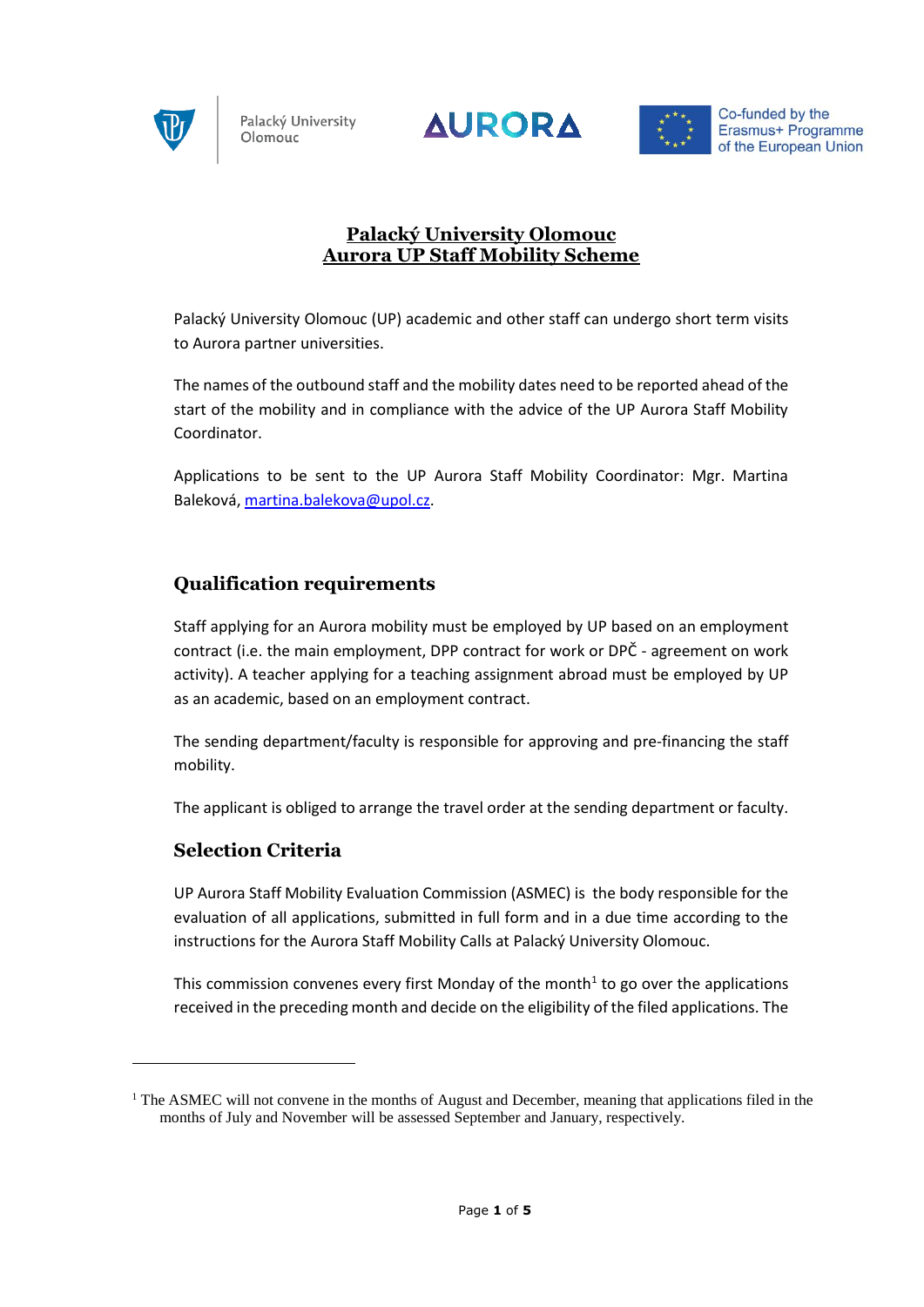





Co-funded by the Erasmus+ Programme of the European Union

results of the selection evaluation shall be communicated to the applicants within the same week.

There must be at least one month between the date of evaluation and the start of the mobility.

The applications for staff mobility will be assessed based on three selection criteria, one technical and two substantive, dealing with relevance:

- 1. Technical Eligibility
	- a. This is criteria deals with the technical completeness of the application and precedes the two substantive criteria, meaning that incomplete applications will not be discussed and evaluated for relevance.
	- b. Ineligible applications shall be returned to the applicant with clear feedback on the missing aspects.
- 2. Aurora Program Outcome Alignment and Relevance
	- a. This criterion evaluates the relevance of the proposed mobility and its outcomes to the overall goals, deliverables, and milestones of the Aurora Program, with a particular focus on education and research outcomes.
	- b. Applications will be scored on a scale of 1 to 5, in which 1 indicates minimal relevance to Aurora Program Outcomes and 5 indicates maximal relevance.
- 3. Pilot Domain and SDG Relevance
	- a. This criterion evaluates the relevance of the proposed mobility and its outcomes to the four Aurora Pilot Domains, as well as the SDGs. The more prominent and explicit this alignment is described
	- b. Applications will be scored on a scale of 1 to 5, in which 1 indicates minimal relevance to Aurora Program Outcomes and 5 indicates maximal relevance.

Applications will need to score at least 5 out the total 10 points that can be awarded for relevance. In case of abundant applications, the highest scoring applications will be prioritized for funding.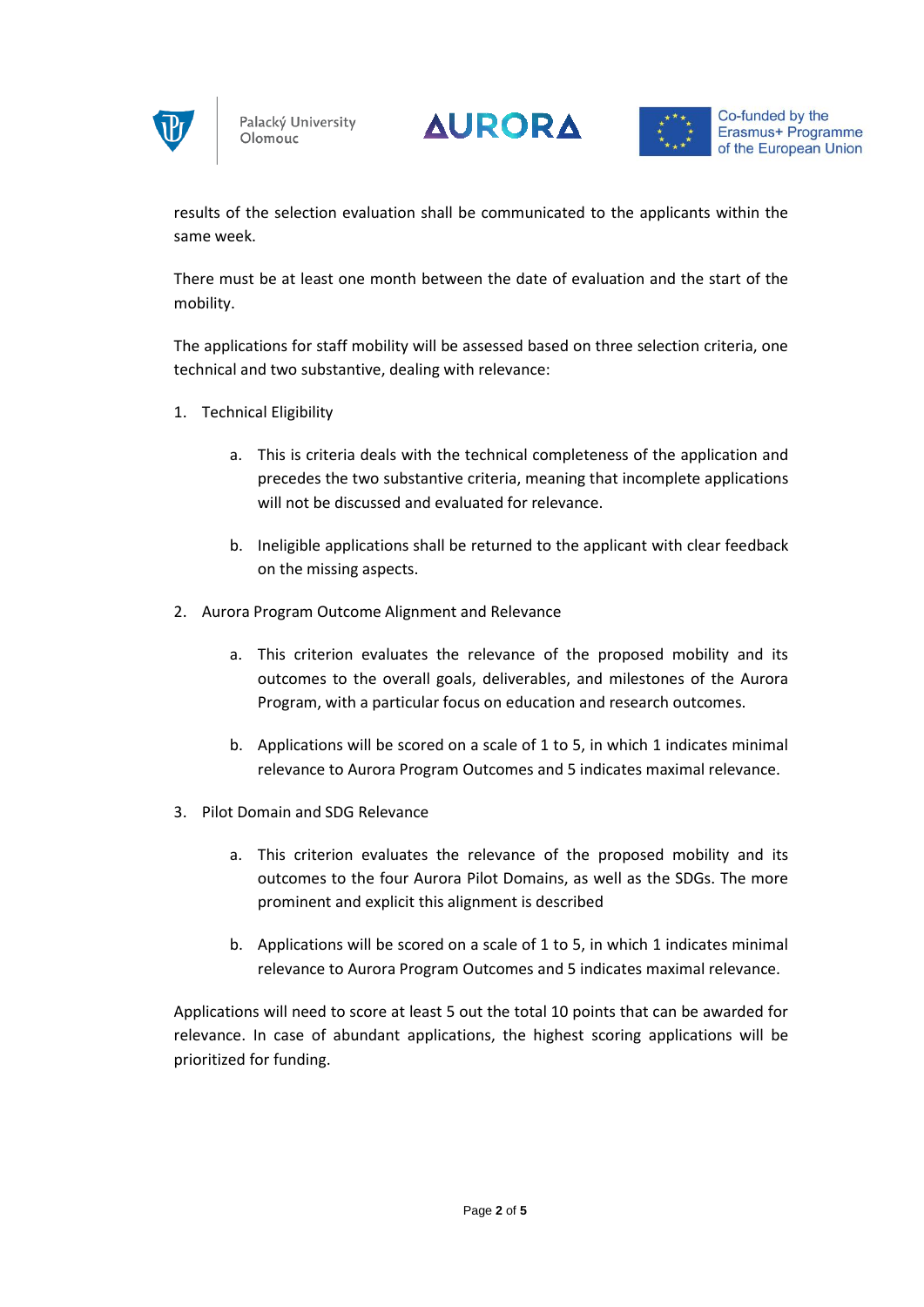





# **Duration of the activity**

The visit duration should be between 5 and 7 days, and in exceptional and justified cases, up to 2 weeks.

The duration and dates of the proposed mobility must be confirmed in advance by the receiving institution, as per the application.

#### **Grant agreement**

Prior to departure, the employee must sign the Grant Agreement, which specifies the conditions of the mobility activity, particularly the travel dates and maximum travel costs, with the UP Aurora Staff Mobility Coordinator.

Any amendments in the mobility details, made after the Grant Agreement has been signed, must be immediately communicated to the UP Aurora Administrative Officer.

# **Financial support**

- Aurora funds the days on which the Aurora mobility is held, including one travel day before the activity and one travel day following the activity.
- Subsistence rates are based on the updated decree concerning the basic rates for subsistence abroad in the given calendar year, please check the website of the Ministry of Finance of the Czech Republic.
- The maximum amount of 1000 EUR (from Aurora Alliance funds) will be provided as financial funding of the staff mobility.
- In case the cost of the mobility exceeds 1000 EUR, the participant is obliged to arrange the funding of the excessive costs with the sending department/faculty.
- The cost of the above mentioned staff mobility will be refunded from the Aurora EU funds after the mobility.
- The allowance will be provided in the maximum amount of 40%. The maximum number of financially supported staff mobilities is 30 per academic year.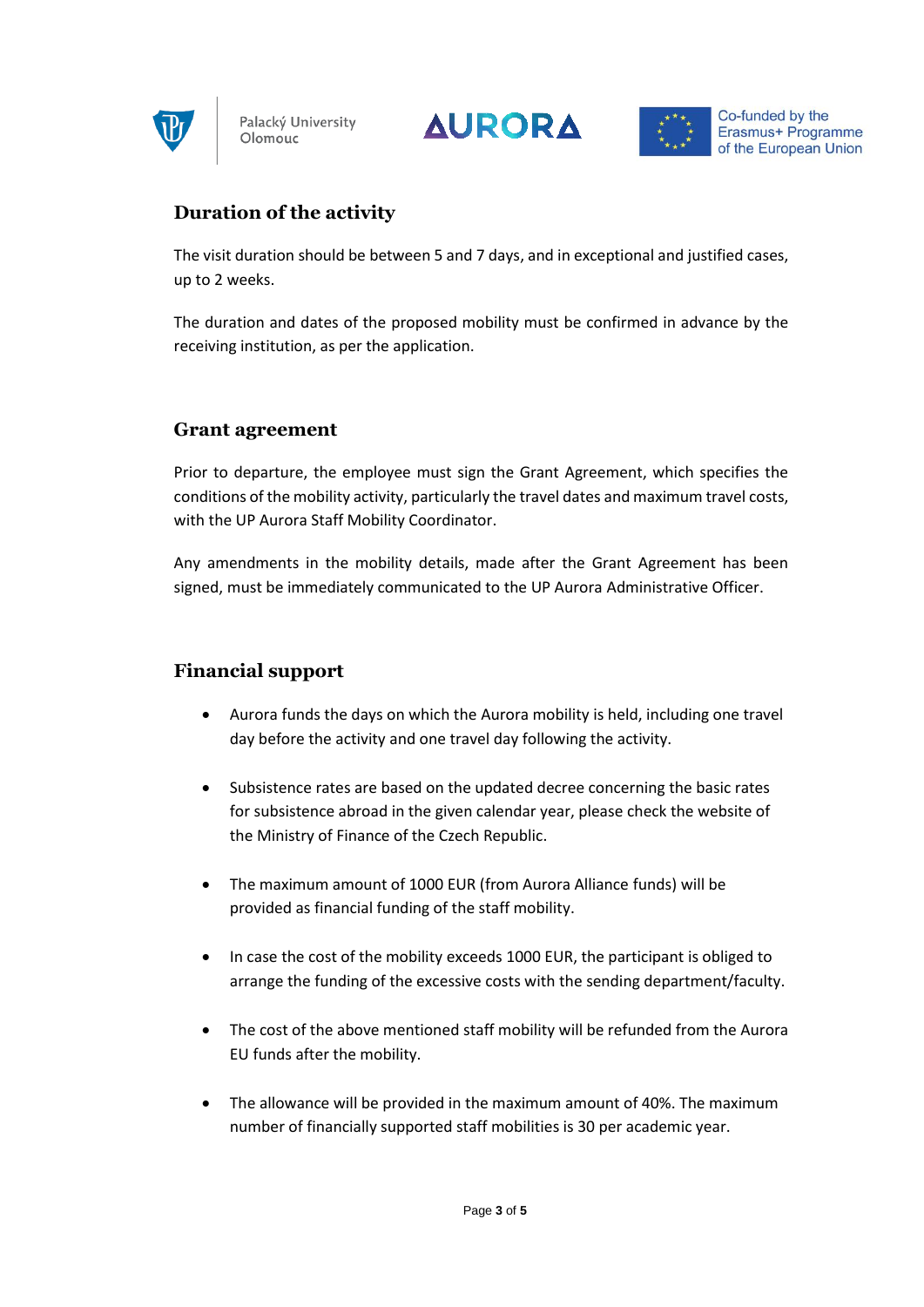





- Travel is covered on the basis of documented real costs (invoice, ticket/boarding pass, proof of payment).
- Participants are required to use the economy class means of transport, air transport is allowed only for destinations over 500 km away.
- Use of car is subject to the prior approval of the UP Aurora Mobility Coordinator; reimbursement equals the price of second class rail fare.
- Accommodation maximum rate is 120 EUR per night.
- Prior to every business trip abroad, staff are required to fill in a valid Travel Abroad Request (TAR) and all its particulars.
- The TAR has to be submitted ahead of time for processing.
- The applicant cannot travel without signing the Grant Agreement and arranging the TAR.
- The TAR is settled on condition the supporting documents are duly prepared. The receipts must be glued to an A4 sheet of paper; the receipts must not cover one another, must be legible (stamp, signature, amount, and currency), and sorted based on the type of expense and currency.
- Eligible "other costs" are principally the use of public transport at the venue of activity. The TAR cannot include costs of books, photocopying, museum and library admission, etc.
- Any tuition/participation fees must be covered from other sources.
- Request for refund must be submitted to the UP Aurora Adminstrative Officer no later than within 30 days from the mobility termination, and by 5 December at the end of the calendar year – any later submission must be arranged with the UP Aurora Adminstrative Officer.